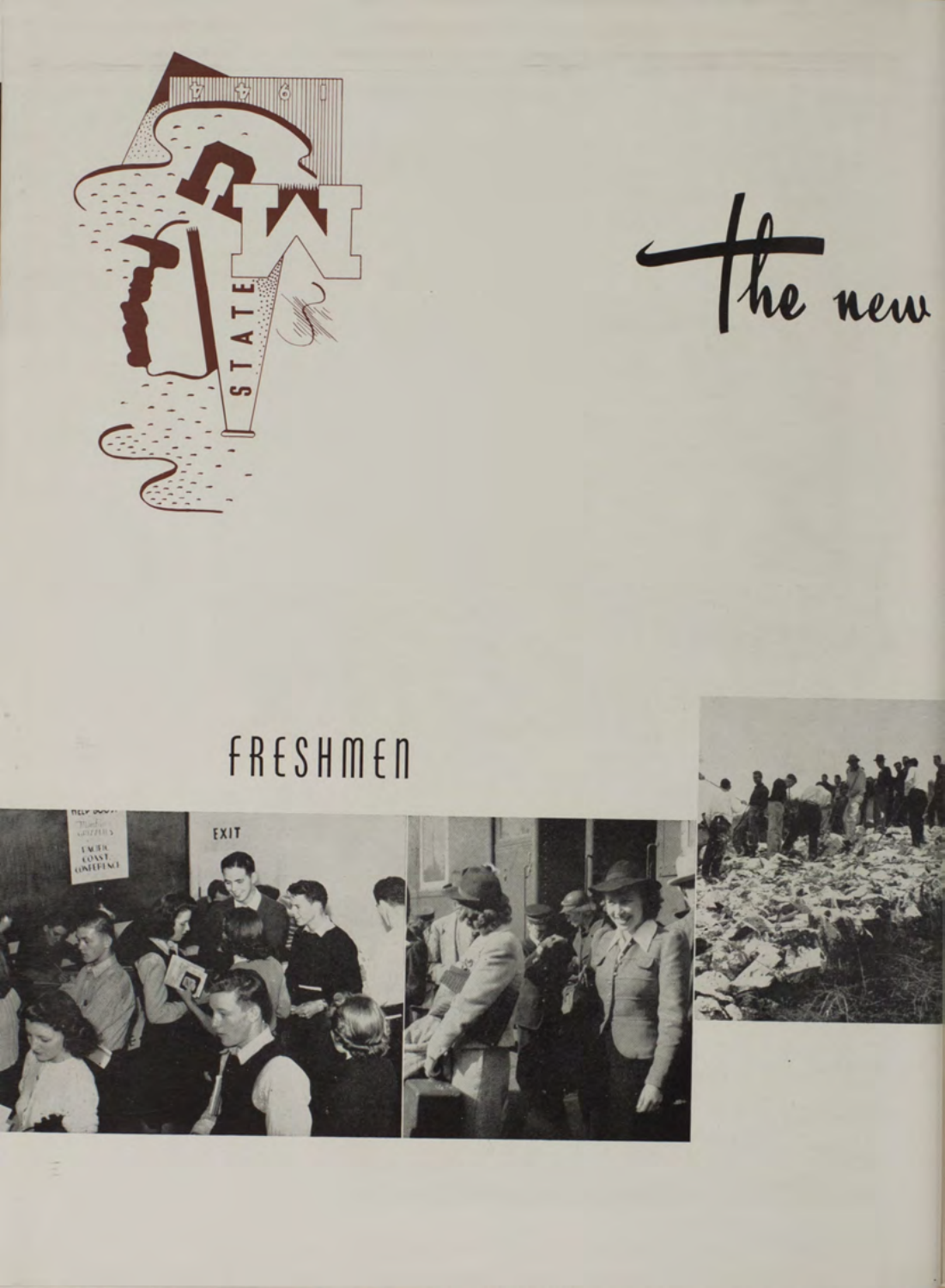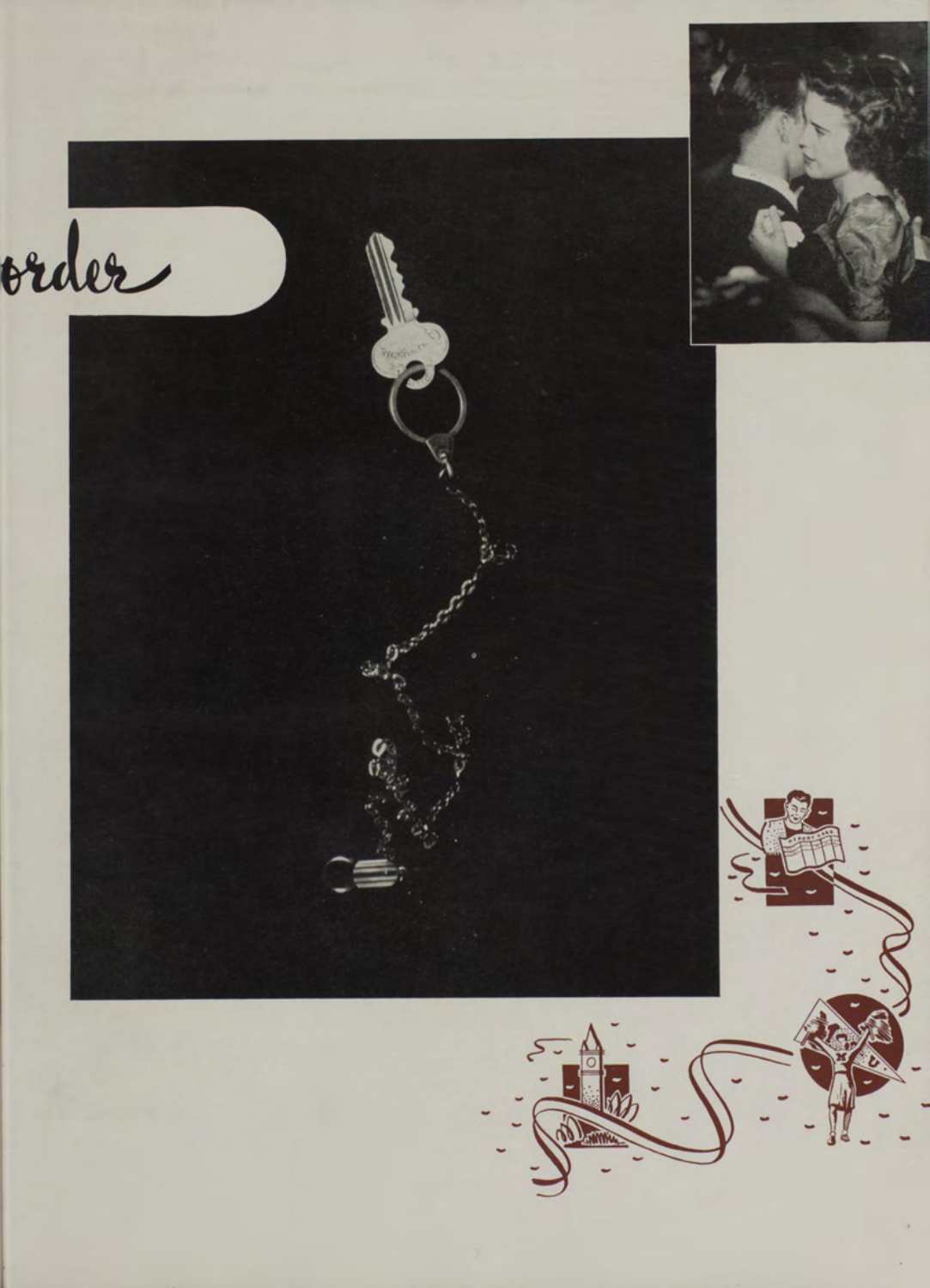

HELEN WALTERSKIRCHEN **secretary**

## FRESHMAN PERSONALITIES



**BLU MIDDLETON president**

> RED-HEAD BLU MIDDLETON assumed the purely honorary position of frosh president. Is well-liked and helpful — made a capable figure-head. Sally Johnson was on deck to aid in advent of Blu's absence. Helen Walterskirchen would have taken minutes had there been any, and class funds, if any, would have been handled by Ted Delaney.

SALLY JOHNSON **vice president**

TED DELANEY **treasurer**